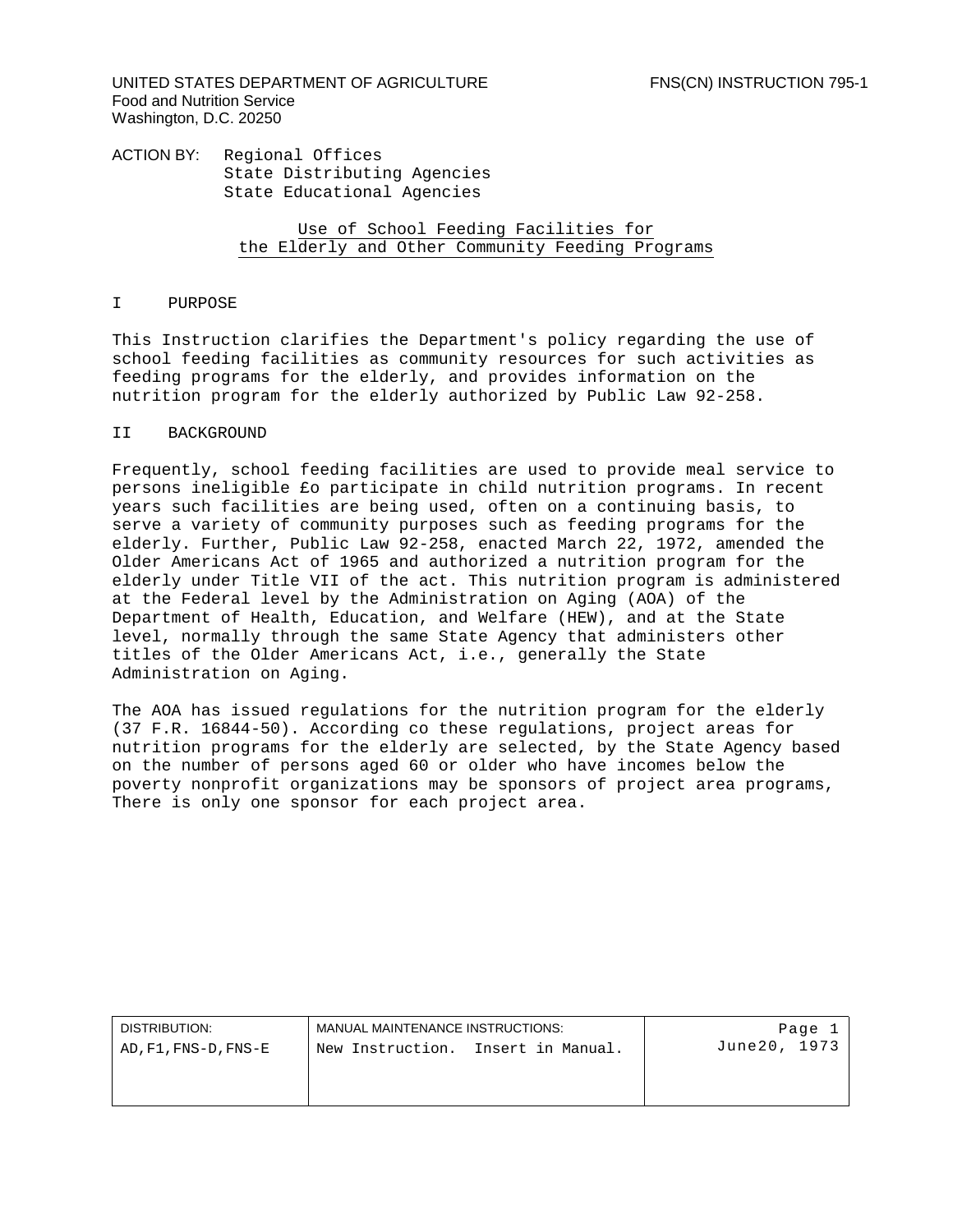FNS (CN) INSTRUCTION 795-1

Each project must serve an average of 100 meals daily except that, where justified, fewer meals may be served in rural areas. The projects must serve one hot meal a day for 5 days or more per week except that, where justified, rural area sites may serve meals less than 5 days a week. The meals are to be served at congregate eating sites or, where necessary, delivered to the home. Each meal must meet one-third of the recommended dietary allowances for elderly persons as established by the Food and Nutrition Board of the National Research Council, National Academy of Sciences.

Participants determine for themselves what they can pay for the meals (sponsors establish suggested fees). Sponsors receive Federal funds, either on an advance or reimbursement basis, to pay up to 90 percent of the cost of administering and operating the programs.

# III POLICY

The Department believes that school feeding facilities can be effectively used for community purposes such as nutrition programs for the elderly without impairing the effectiveness of USDA assisted child nutrition programs. Of course, if school feeding facilities are so used, State and local officials must make sure that the integrity of the child nutrition programs is maintained and that the use of school facilities for other purposes does not result in failure to meet child nutrition program requirements established by the Department.

# IV INVOLVEMENT OF CHILD NUTRITION FACILITIES

A Title VII Nutrition Program for the Elderly. The regulations issued by the AOA for the Title VII nutrition program for the elderly indicate that child nutrition program personnel and facilities may be involved in the following ways:

1 Consultation. The AOA regulations provide that State and local personnel involved with nutrition programs for the elderly shall consult with, and utilize as appropriate, the resources of other public and private agencies. Therefore, Regional, State, and local personnel involved in administering and operating the child nutrition programs may be contacted to provide technical and other assistance. The Department encourages Regional, State, and local personnel to provide such consultation and assistance insofar as time and staff permits.

2 Use of School Feeding Facilities. The AOA regulations provide that each project shall have congregate meal sites, preferably within walking distance of older persons. Schools are specifically mentioned as possible sites. The use of school facilities may involve

Page 2 6-20-73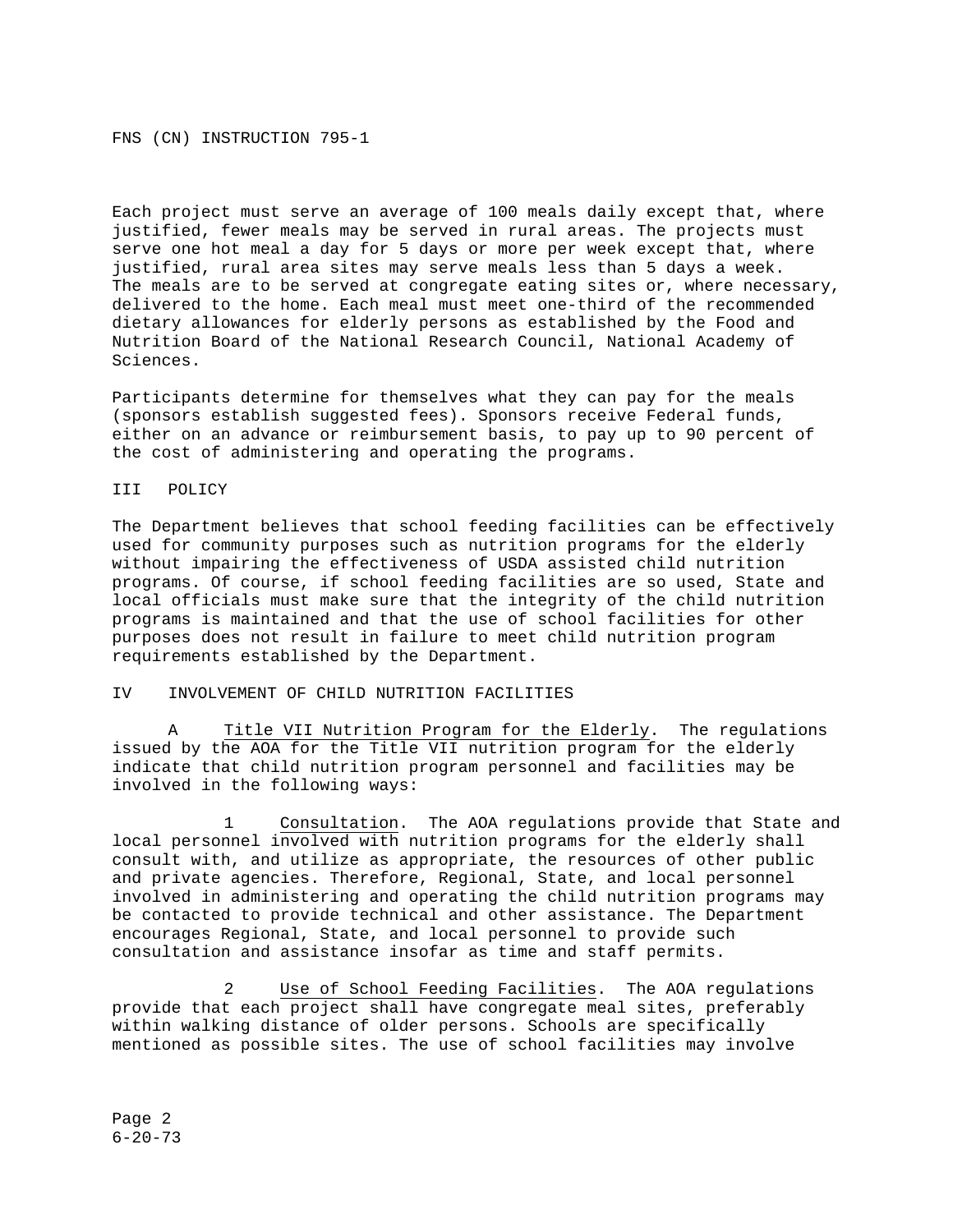eating facilities only or full use of all cafeteria facilities for both preparing and serving meals. All Title VII nutrition programs for the elderly are subject to HEW and General Accounting Office audit. Child nutrition program operations are, of course, subject to audit by the Department's Office of the Inspector General and by the General Accounting Office.

When the facilities of schools participating in the National School Lunch, School Breakfast, and/or Special Milk Programs are used for nutrition programs for the elderly, State and local personnel responsible for the child nutrition programs must make sure that the following requirements are met:

> a An accounting/recordkeeping system must be established which will permit the costs and revenues associated with the child nutrition programs to be readily distinguished from the costs and revenues associated with the nutrition program for the elderly. The system must also permit a ready distinction of meals (and milk in the case of the Special Milk Program) served under the child nutrition programs from meals served under the nutrition program for the elderly. State school food service directors may want to prescribe the type of accounting/recordkeeping system to be used.

> b Meals served to the elderly must not be claimed for reimbursement under the child nutrition programs.

> c Costs incurred for the nutrition program for the elderly must not be included in cost figures used for child nutrition programs. For example, if a school merges the preparation of lunches for both the National School Lunch Program and the nutrition program for the elderly, and if it then charges the elderly participants and/or the sponsor a set price for the lunches, the set price must cover, at a minimum, a realistic proportionate share of the same type of direct and indirect costs used for establishing the cost of a lunch under the National School Lunch Program.

3 Use of USDA Donated Foods. The AOA regulations provide that projects shall apply for participation in the Department's food donation programs.

> Page 3 6-20-73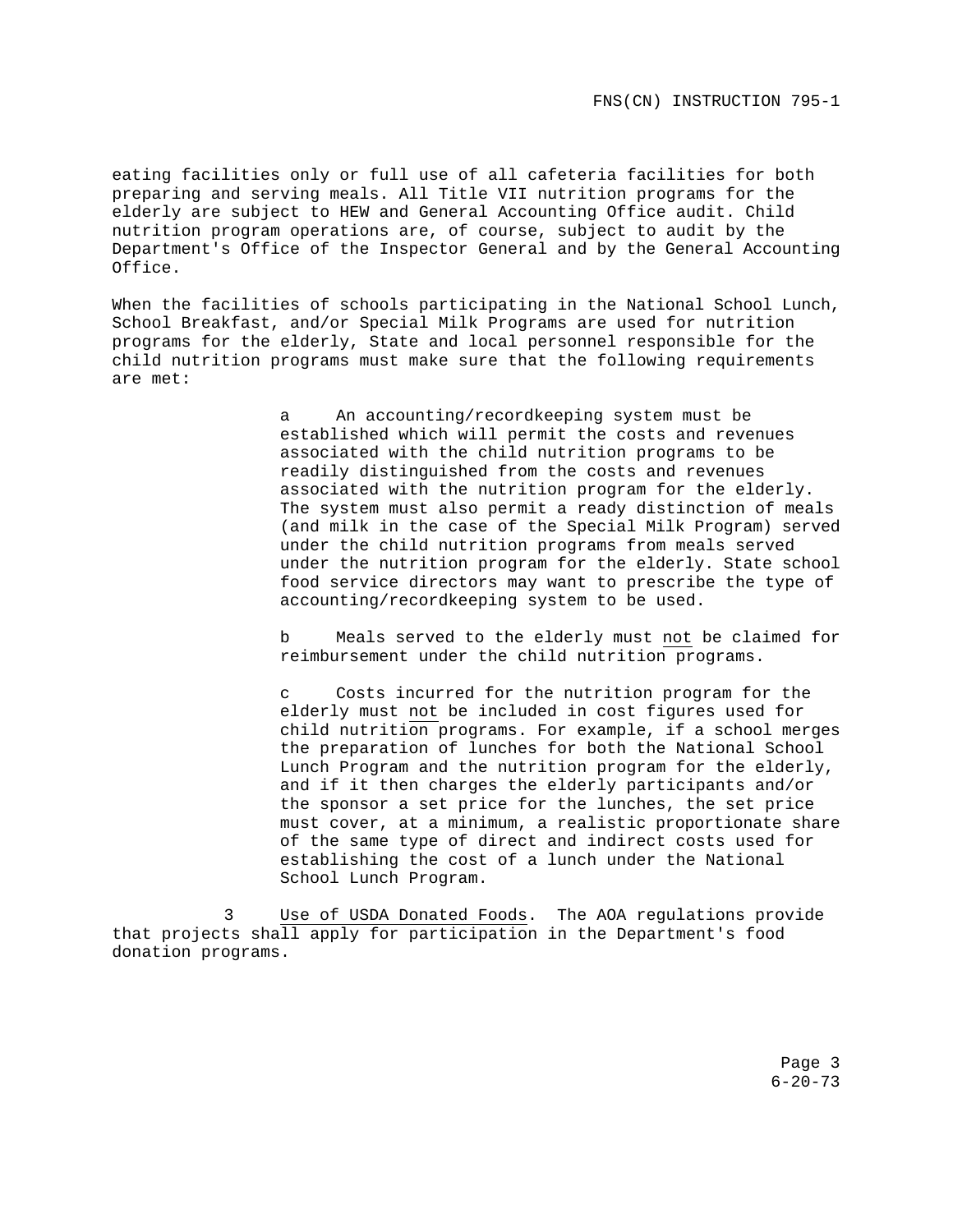# a Sections 32, 416, and 709 Foods.

 (1) Eligibility. A recipient of a grant or contract under Title VII is eligible to receive foods acquired under Sections 32, 416, and 709 of price support and surplus removal legislation.

 (2) Allocations. If the sponsor of a nutrition program for the elderly desires to receive USDA donated foods, he should notify the State Distributing Agency. The quantities to be made available shall be determined in accordance with pertinent legislation and the program objectives of the Department.

(3) Agreements. State Distributing Agencies shall enter into written agreements with sponsors of nutrition programs for the elderly. Such agreements shall incorporate the requirements and provisions described in Section 250(b) of the regulations governing the food distribution program. Whenever practicable, sponsors should consider executing agreements with local school officials to serve as agents with respect to ordering and storing donated foods, inventory control, and recordkeeping.

b Section 6 Foods. By law, Section 6 foods may be used only for programs operated under the National School Lunch and Child Nutrition Acts; therefore, Section 6 foods may not be used for nutrition programs for the elderly. There may be situations where the preparation of meals for both the, child nutrition programs and the nutrition program for the elderly is merged and Section 6 foods are used for meals served to the elderly. In such situations, school officials must make sure the Section 6 foods are replaced in kind or, where this is not practicable, with similar foods.

B Other Community Feeding Activities. If school feeding facilities are used for any purposes other than the child nutrition programs, State and local personnel responsible for the child nutrition programs should adapt the provisions of paragraph A, above, to the particular situation in order to make sure the following requirements are met:

Page 4 6-20-73